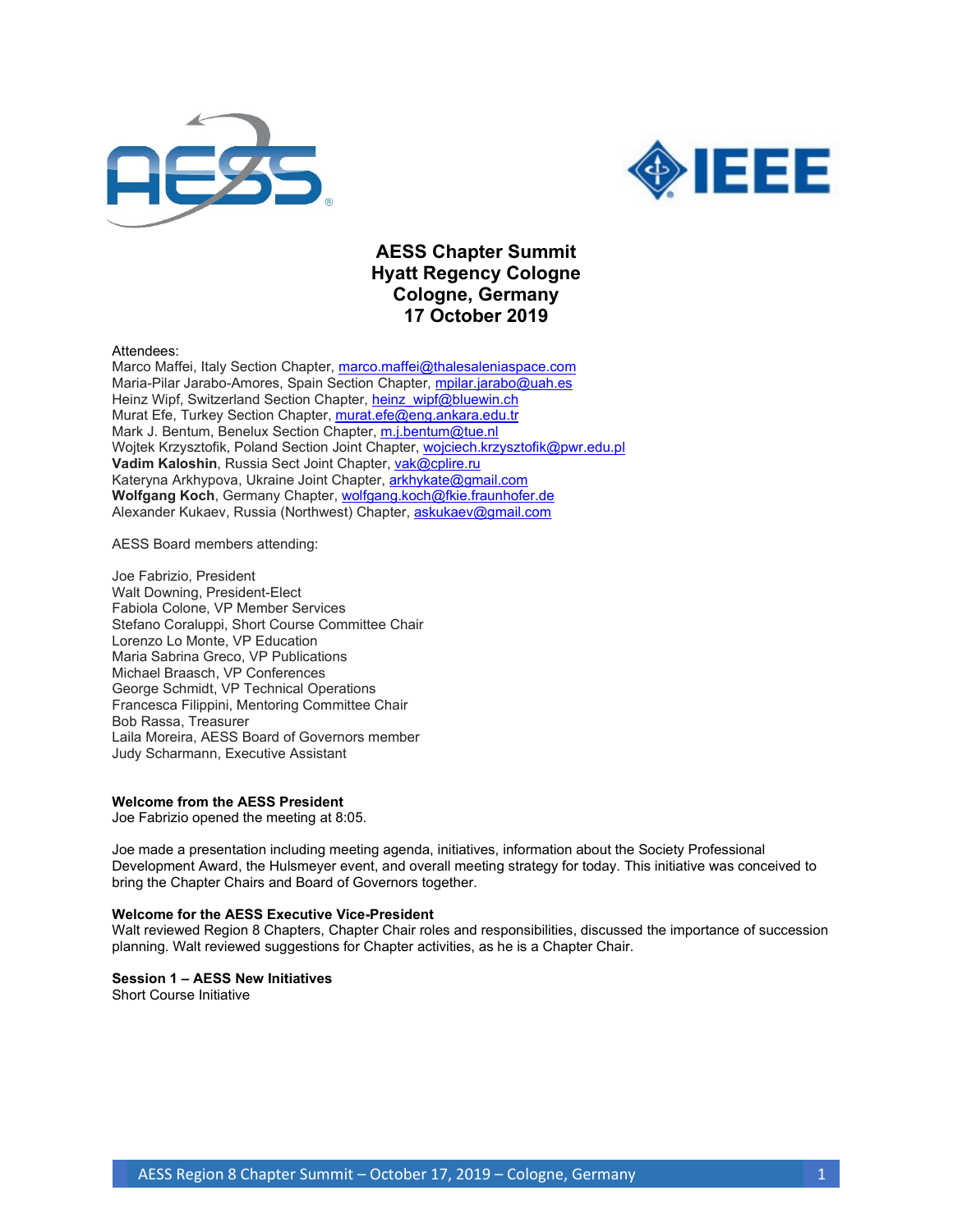Stefano Coraluppi laid out the model for the Short Course initiative. He listed all the instructors and topics that are currently available. The AESS is wanting to grow the program with more technically diverse, high-quality short courses. We want to expand the supply and also the demand.

ACTION ITEM: Judy Scharmann – Talk with Fabiola about a regular column in the QEB for the Short Course. ACTION ITEM: Judy Scharmann – Talk with Peter and Sabrina about a dedicated page in the Magazine for the listing of Short Course instructors.

Turkey is not allowed to have a bank account. Local chapters may not have the infrastructure to host the event. We may be able to set it up as a conference with a CB account. The surplus will then go to the Section and they are obligated to give it to the Chapter.

There was discussion about the budget for a Short Course. It may be that a lecturer gives a course in several locations, traveling only once. Two chapters can host a short course and split the surplus.

ACTION ITEM: Judy Scharmann – Update the resource materials for the short course to remove vTools and enter ICX.

ACTION ITEM: Chapter Chairs – 1) Think about hosting a short course. What course topic would be appropriate? What instructor? (It doesn't have to be someone on the list.) 2) Nominate someone as a short course instructor. We need to address market analysis. The instructors are done through personal connections, not through a marketing effort. Instructors need to be high-quality, not necessarily an AESS member.

# **Session 2 – AESS Services for Members**

The AESS Educational Resources

Lorenzo reviewed the educational services of the AESS.

- 1) Resource Center AESS has a resource center. This has been developed by IEEE with inputs by AESS. We have approximately 80 video offerings. We offer CEU and PDH credits.
- 2) DLs
- 3) Education Awards

Robert T. Hill Best Dissertation Award and the IEEE AESS Engineering Scholarship There is an application problem. Some students are not members, but the professor is. Fulvio is going to bring up this problem with the Board. He will propose some way to solve this problem. You must be a member when you apply for the award. There was a lot of discussion about the rules of the award. This needs to be communicated well on the website.

ACTION ITEM: Fulvio Gini/Lorenzo Lo Monte – Rephrase the eligibility requirements of the Robert Hill. You don't need to be a member for a year, but a member at the time of application.

4) Short course – there was discussion about what chapters have to give to the sections after events. Chapters are not supposed to have to give money to the Section. ACTION ITEM: Bob Rassa – send MGA manual to Marco Maffei.

# **Challenges and opportunities for Chapters**

Fabiola Colone spoke about her responsibility to the Chapter Chairs. She introduced her committee.

- Fabiola introduced three main goals of the Member Services Committee:
	- 1. Broaden and actively engage the membership of AESS.
	- 2. Recruit and show tangible value to young members.
	- 3. Offer assistance and provide opportunities to chapters.

Fabiola reviewed the AESS membership statistics. The AESS experienced growth in 2018. To increase membership in AESS, the Chapters and the Board must work together.

Fabiola introduced the NEW Best Chapter of the Year Award.

Description: To annually recognize the AESS Chapter showed performance was particularly noteworthy. All AESS Chapters are eligible.

Dec. 1 is deadline for application. There is an application form on the website.

There will be a monetary prize in addition to the certificate.

ACTION ITEM: Judy Scharmann – Add this new award to the website and to the TAB Awards Manual.

And idea was discussed to take advantage of local events by supporting the event with a small sum of money in exchange for visibility.

The AESS offers assistance to Chapters including Chapter Coordinator, Chapter Summits, communications and web pages dedicated to Chapters, Chapter Handbook, possibly a Collabratec Group.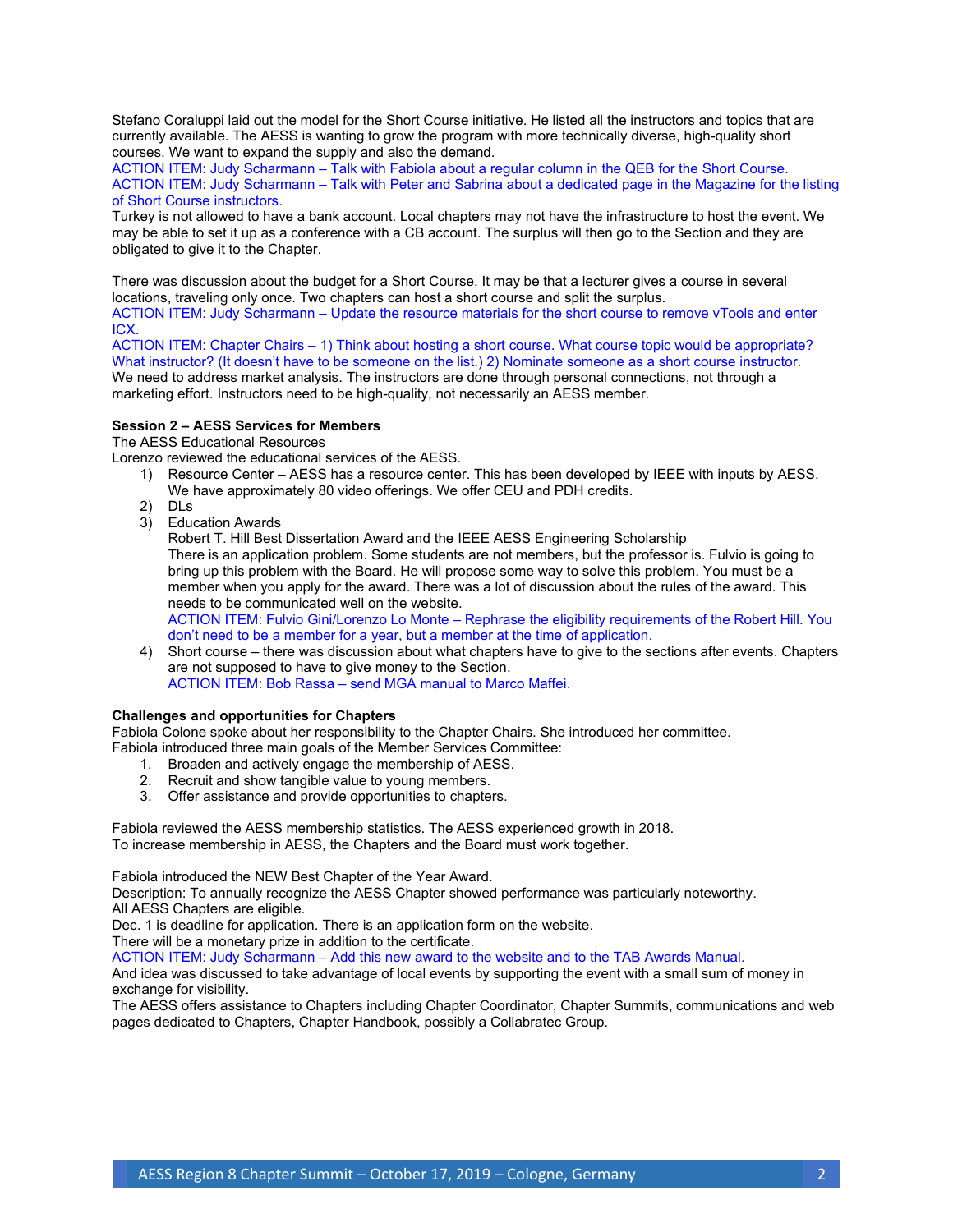# ACTION ITEM: Chapter Chairs – Make suggestions and updates to the Chapter Handbook. This is a living document.

Kathleen gave a presentation on Chapter reporting in vTools. Reporting is easy if already in the system. Put events into vTools beforehand. Chapter Officers have access to OU Analytics.

# **Inputs from AESS Chapters**

Round Table Discussion on Chapters needs/suggestions/issues Ideas presented:

- One concern of a chapter chair is that people just want to take, not give. In any organization, you get what you give. How do we increase the awareness of this give/get mentality?
- The fee for AESS membership is very low. There are many advantages for this low price. Encourage young people to be engaged. AESS can help a lot by getting information to the Student Branches. Activities at Student Branches and engage. Arrange a tour or something. It is the Chapter Chair's responsibility and also the responsibility of the AESS Board.
- It is easy to for industry to partner with student activities. They have an interest as they are future employees.
- Professors can say something about AESS. They do not do this. Perhaps from the President there could be a request to inform the students. How do they know what they don't know?? We need to introduce activities to students.
- Bring the AESS magazine to the classroom. Free magazines. ACTION ITEM: Chapter Chairs – Reach out to Judy Scharmann if you need AESS magazines for your Chapter meetings.
- If we want to reach students, we should think about offering something, like a review of a master's thesis, or something.
- The main benefit of IEEE is providing a technical home. We need to push the idea that AESS is a "technical home." We need to transmit this message to students. Networking is a tangible benefit. In social networks, if you offer a checkbox asking if user is an AESS member, it instills in students the need to join. They need a stimulus.
- Find student testimonials. Find some people that says "IEEE made my career." That could help! Professors can state the benefits of IEEE.
- There is a big difference between undergraduate and graduate student. The most successful student branches, IEEE is providing opportunities at a local level with hands-on projects. They have to be members to get this benefit.
- The students are highly motivated by job opportunities. Connecting students to industry is important.
- There is a lack of information about IEEE and how they can benefit. We need to package benefits. Publications is not so much a benefit because you can access that at any university.
- The networking is so important. Teachers need to provide information about IEEE.
- As an AESS member, you do not get access to AESS conference proceedings.
- The IEEE Historic Milestone is a local activity. This Milestone is a triumph of the local chapter (Germany Chapter.)
- The Resource Center is advertised but no one knows about it. We need to get the message across.
- Send the QEB out via social media. How do we reach the short attention spans of youth?
- Explore the possibility Best Final Project for Undergraduates.

#### **Publication news and how Chapters can contribute**

Sabrina Greco presented the AESS publications. In the Magazine, the Student Research Highlights would be particularly interesting to students. Student Activity Highlights – If you have a student branch that has an event, you can advertise this event and advertise a report. These things are submitted through the paper submission process and they are approved quickly. In the magazine, we have conference reports for our sponsored conferences. Also, event reports.

Sabrina spoke of the training sessions we held for the AEs to help with EJPress system.

The magazine has Industry Insights. We want to address the needs of the industry members. These are short papers focused on industry. The Chapter Chairs have better contacts in their local areas and could help solicit industry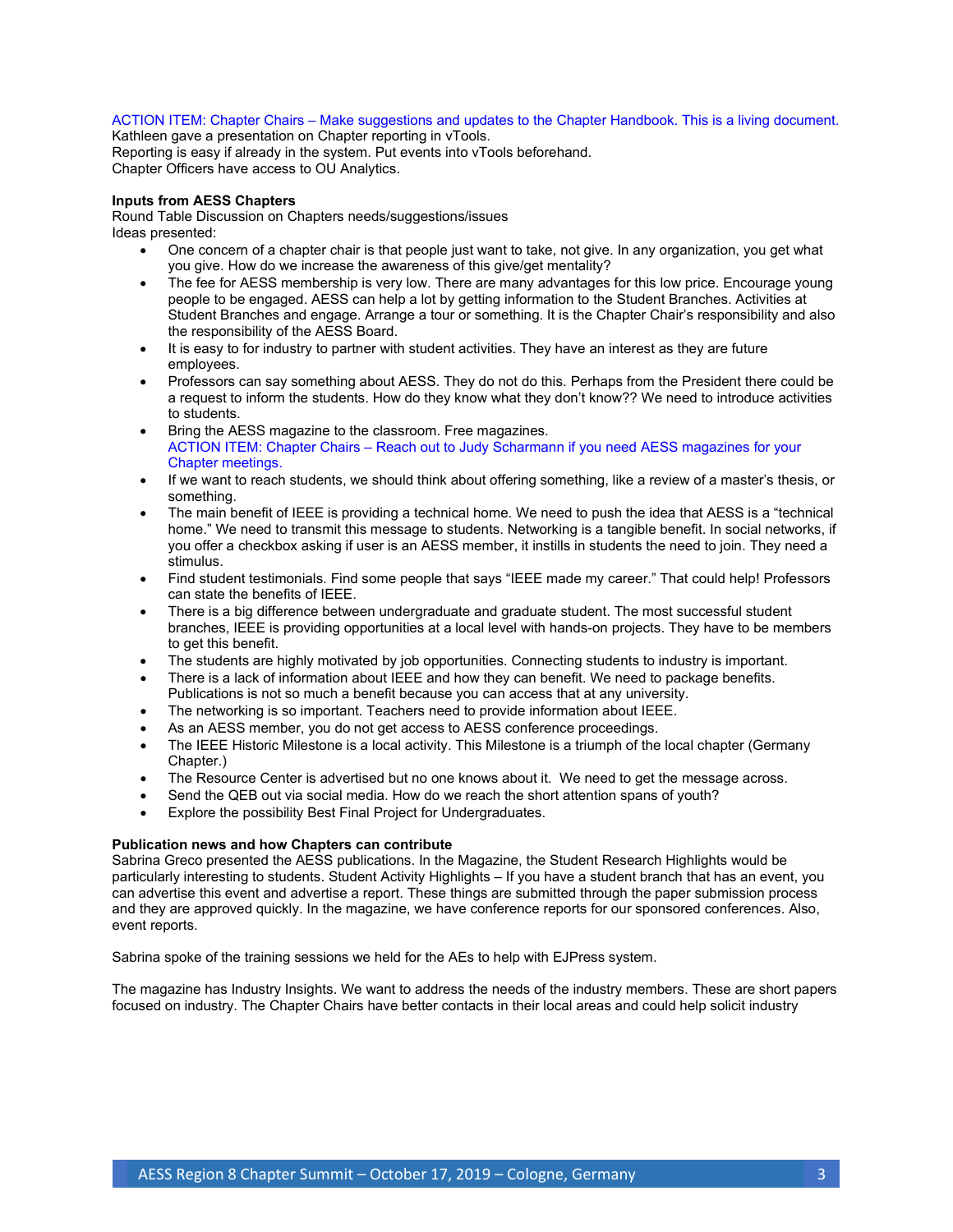insights. It should come from high up in an industry. These industry papers are general and short. They are not technical papers.

### **Role of Chapters in Conferences**

We are wanting to engage the local chapter in conferences that come to their area. Chapters hosting or partnering with a conference are entitled to a portion of the surplus. AESS needs to be more proactive to ask organizers if there is a chapter in the area that could be involved in the conference. Or let Chapters know directly. We need to train our conference organizers to get local involvement.

How do we get representation on conference committees? Members can shape conferences, not just attend them.

#### **Energizing the Technical Panels of the AESS**

We have 7 TPs and all but one are involved in a conference.

Chapter Chairs, engage your chapter members in the AESS Technical Panels. George Schmidt reviewed what panels do. To get involved in a TP, review the description of the panel, decide on how you want to participate, prepare a bio and short email to the Panel Chair or VP, and start participating.

#### **Session 5 – AESS for Students and Young Professionals**

Young Professionals – Lorenzo Lo Monte presented in Kameron Lacalli's absence. YP is an affinity Group and it is free. Students are not converting to general membership. YP has a good way to promote events. They have an event exchange, so if you need ideas, go take a look at the IEEE YP event exchange.

The AESS typically has YP events at conferences.

There are funding opportunities. Three types:

- 1. Meet up
- 2. Step
- 3. Seed funding

#### **Mentoring**

Francesca Filippini reviewed the opportunities available for the Mentoring Program, reviewing the program and sharing some success stories.

What can chapter chairs do?

- Promote the program
- Inform new mentees and encourage them to take part
- Encourage experts to be mentors

#### Student Initiatives and opportunities

What can chapters do?

- Liaise between AESS and students
- Promote initiatives dedicated to Students and Young Professionals
- Recruit locally
- Foster student engagement
- Organize local activities geared to Students and Young Professionals

We need to keep close contact with students and young professionals. We need to advertise our awards that are geared to our younger members. At the Radar Conference, they are doing the 3-minute dissertation.

# Round Table Discussion

Ideas presented:

- Problem: Accessing data of members of the Chapter. Go to OU Analytics.
- You can have a joint meeting between your chapter and another chapter in another section.
- The society encourages chapters. If they want to be joint with another society, okay.
- Need centralized, stable PoC to route to officers. Judy Scharmann can be the PoC and do the routing.
- There was a lot of discussion about financial support of Chapters.